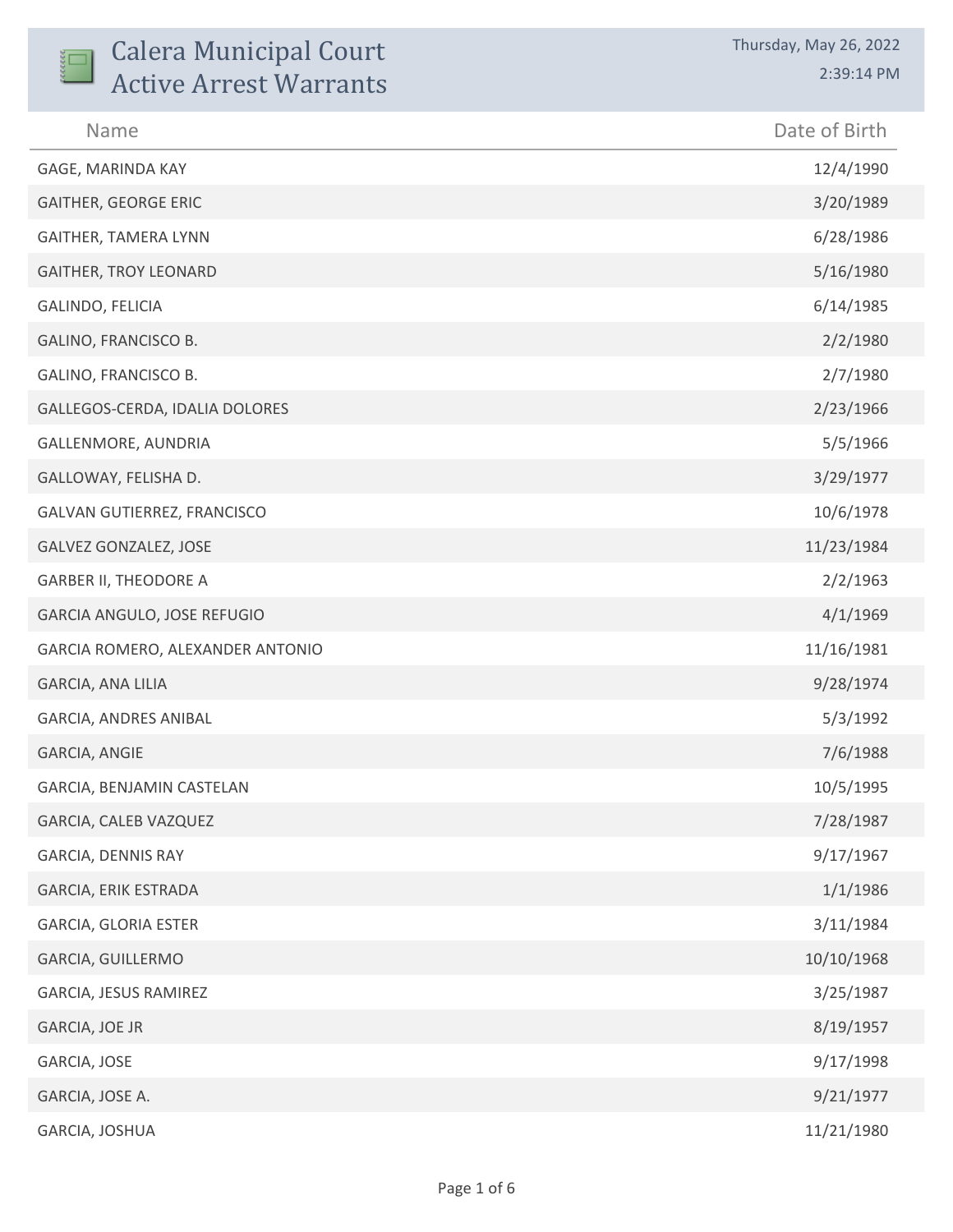| Name                             | Date of Birth |
|----------------------------------|---------------|
| GARCIA, JUAN                     | 6/29/1958     |
| GARCIA, JUAN JOSE                | 3/28/1987     |
| GARCIA, ROGELIO JR.              | 1/3/1970      |
| GARCIA, SANTIAGO GONZALO         | 10/22/1965    |
| <b>GARCIA, THOMAS ROJAS</b>      | 4/26/1988     |
| GARCIA, VERONICA DOMINIQUE       | 5/19/1996     |
| GARCIA-PERALTA, GUSTAVO A.       | 12/30/1983    |
| GARDUNO, GOMEZ JUAN C.           | 10/30/1989    |
| GARRARD, JOHN RICHARD            | 7/25/1976     |
| <b>GARRETT JR, LEON</b>          | 10/11/1975    |
| GARRISON, MACKAYLA DEANNE        | 3/10/1998     |
| GARRISON, ROMAN ANDREW           | 1/24/1967     |
| <b>GARRISON, TRACI LYNN</b>      | 10/4/1988     |
| GARZA, ELIUD                     | 10/5/1989     |
| GARZA, JESUS SANCHEZ             | 6/15/1989     |
| GARZA, MAYRA YUDITH              | 3/5/1987      |
| GARZA, NOEL JR.                  | 3/14/1973     |
| GASTEN, ADRIAN J.                | 1/21/1981     |
| <b>GASTON, JACKSON D</b>         | 6/16/1982     |
| <b>GASTON, JASON FORREST</b>     | 12/29/1975    |
| GATLIN, ANITA G.                 | 7/4/1975      |
| GATLIN, ANTONIO FITZGERALD       | 4/5/1969      |
| <b>GATLIN, MASQUATAS</b>         | 10/4/1992     |
| GAYLE, HAROLD LEE                | 7/13/1992     |
| <b>GDANITZ, CATHRYN RENE</b>     | 11/19/1994    |
| GEDAMU, ZELALEM                  | 6/17/1984     |
| GEE, JACKIE A                    | 7/17/1971     |
| GEISER, GARRIDO CRESPO           | 7/8/1985      |
| GEORGE, JAMES ROOSEVELT JR       | 8/26/1953     |
| <b>GERTIE, ROSHONDA L-TRIECE</b> | 2/25/1993     |
| GHIOCEL, DAVID                   | 10/4/1997     |
| GIBBONS, ANTHONY MICHAEL         | 7/18/1990     |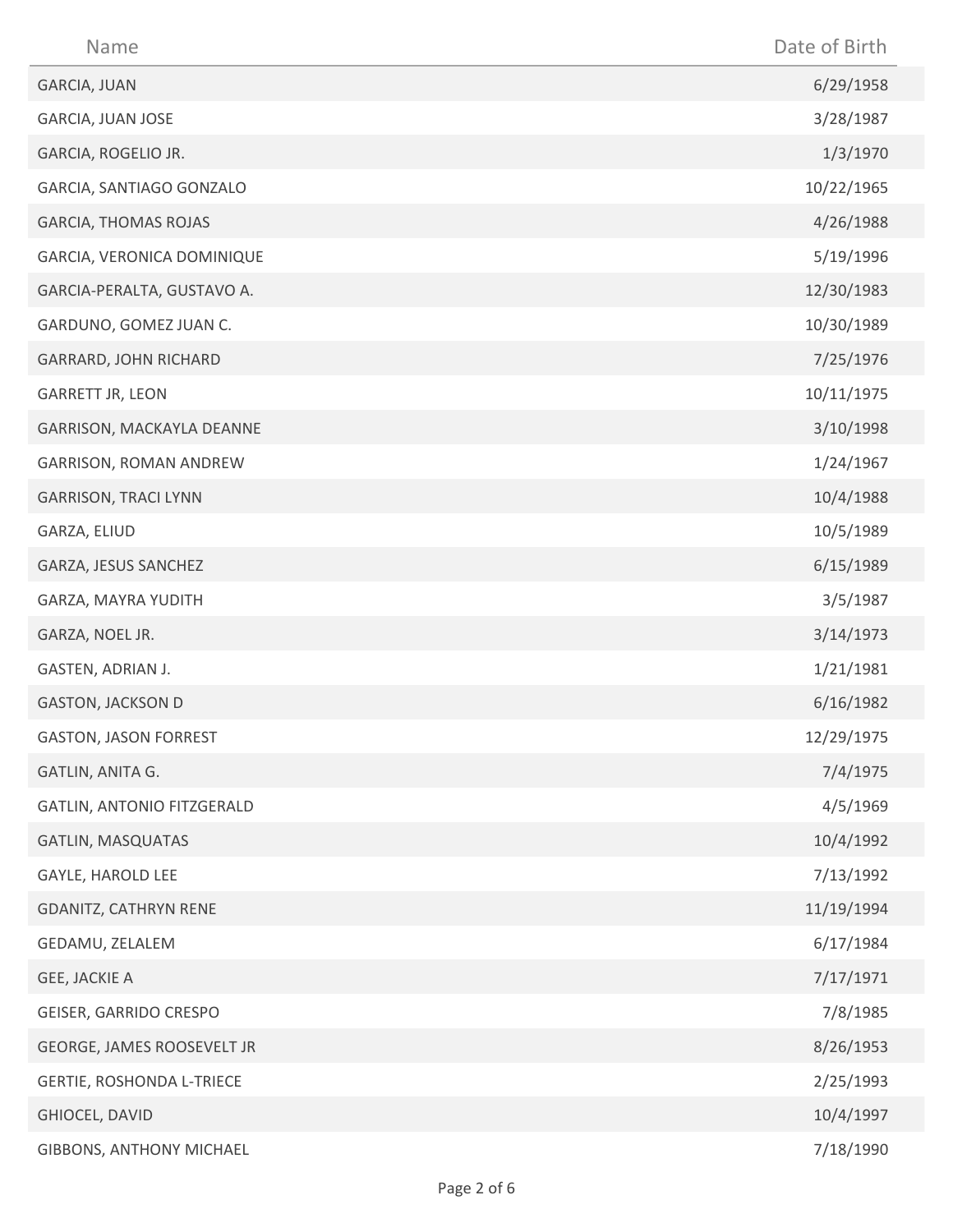| Name                            | Date of Birth |
|---------------------------------|---------------|
| <b>GIBSON III, RICHARD</b>      | 6/10/1991     |
| GIBSON, FRANK N.                | 9/2/1979      |
| GIBSON, JENNIFER MARIE          | 1/18/1980     |
| GIBSON, MIRANDA LEE             | 5/8/1995      |
| GILBERT, CHRISTINA N.           | 12/5/1986     |
| <b>GILL, ROBERT STANLEY</b>     | 2/12/1966     |
| GILLENTINE, MICKEL RAY          | 1/4/1963      |
| GILLYARD, CASSAUNDRA J.         | 2/21/1971     |
| GILMORE, BUDDY DWAYNE           | 6/22/1966     |
| GILMORE, JEFFREY SCOTT          | 1/6/1967      |
| GILSTRAP JR, MARK EDWARD        | 3/4/1987      |
| GIRMA, YABSERA AMARE            | 7/16/1995     |
| GLEASON, JEFFREY SCOTT          | 10/25/1971    |
| GLENN, R. L.                    | 9/17/1979     |
| GODBEY, JERRY LYNN              | 12/5/1955     |
| GODFREY, R. W.                  | 4/5/1987      |
| GODINES MUNIZ, LUIS ALBERTO     | 12/31/1982    |
| GOFF, JERROD EUGENE             | 7/14/1970     |
| <b>GOFFNEY, BRODRICK MARCEL</b> | 1/24/1994     |
| <b>GOLDSMITH, RICKY D</b>       | 7/4/1983      |
| GOMEZ JR, GERARDO               | 1/12/1994     |
| GOMEZ, DANNY                    | 2/1/1983      |
| GOMEZ, OSCAR                    | 7/13/1991     |
| GONSOULIN, SHEDEARIA LANET      | 6/24/1989     |
| GONZAGA, FRANCISCO              | 2/12/1993     |
| GONZALES, ABEL BERNARD          | 5/29/1973     |
| GONZALES, CHRISTIAN KEESHAUN    | 1/27/1997     |
| GONZALES, DAVID ROSAS           | 6/4/1974      |
| <b>GONZALES, MATTHEW S</b>      | 8/6/1979      |
| GONZALES, RUBEN ANGEL           | 2/28/1994     |
| GONZALES, RUDY                  | 11/19/1979    |
| GONZALEZ NAVARRETE, MARDOQUEO   | 2/8/1978      |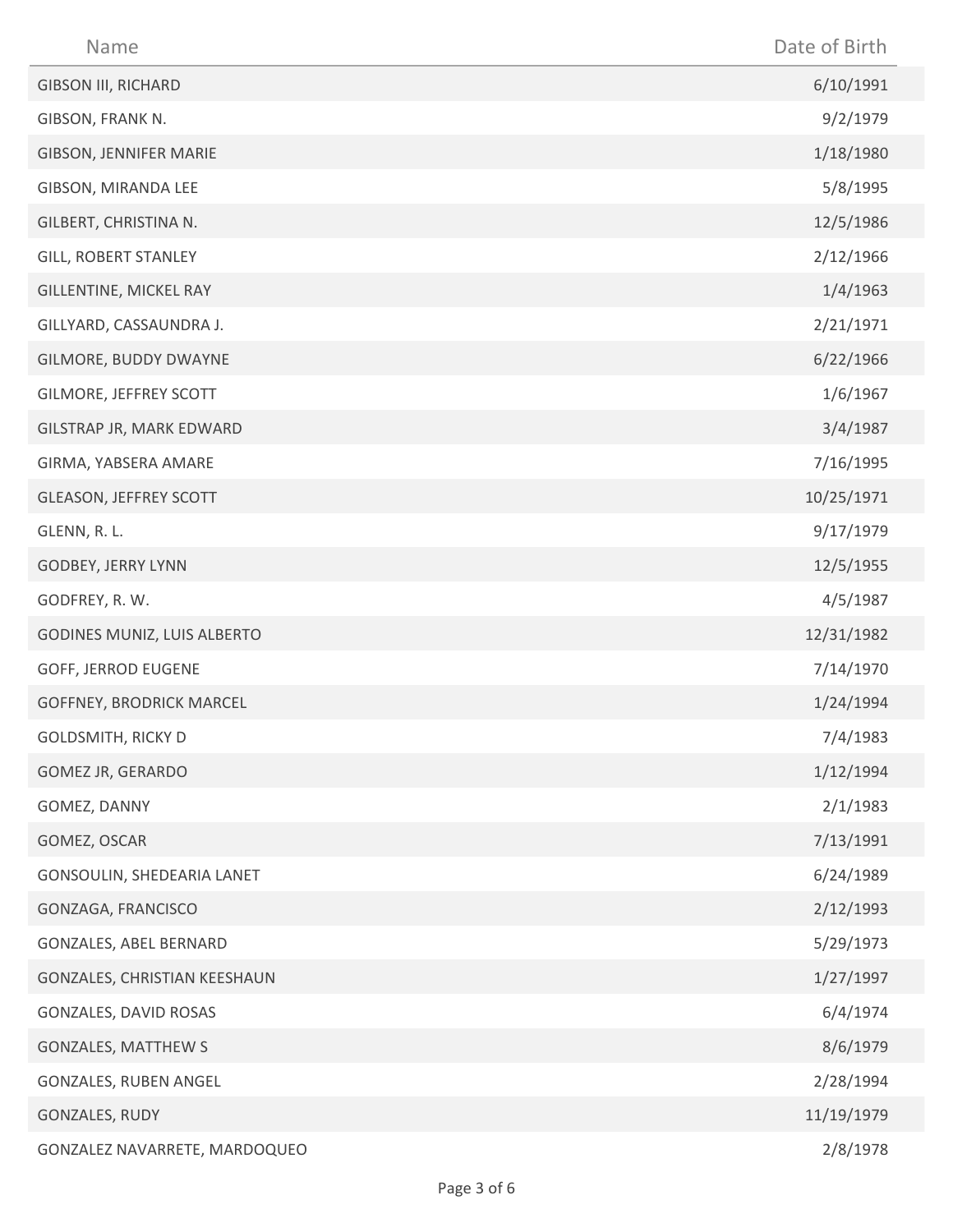| Name                           | Date of Birth |
|--------------------------------|---------------|
| GONZALEZ RANGEL, DIEGO ARMANDO | 10/30/1993    |
| GONZALEZ, ANGEL LUIS           | 3/28/1979     |
| GONZALEZ, CANDACE ANN          | 11/11/1978    |
| GONZALEZ, CARLOS               | 8/8/1987      |
| GONZALEZ, HUMBERTO MARCELO     | 11/7/1998     |
| GONZALEZ, JESSICA RENEE        | 9/9/1992      |
| <b>GONZALEZ, JOSE PABLO</b>    | 6/22/1995     |
| GONZALEZ, LISA GAIL            | 9/2/1983      |
| GONZALEZ, MARCO ANTONIO        | 10/22/1997    |
| GONZALEZ, MARIBEL Z.           | 5/22/1971     |
| GONZALEZ, VICKI M.             | 7/7/1992      |
| GONZALEZ-CAMPOS, JUAN RAMON    | 12/30/1983    |
| GONZALEZ-MEJIA, SUSANA         | 1/27/1973     |
| GOODMAN, MALACHI               | 2/3/2005      |
| GOODMAN, TALEAH                | 5/29/2007     |
| GOODMEN-PALO, REBECCA S.       | 7/13/1961     |
| GOODSON, SHATORIA ELAINE       | 2/27/1996     |
| GOODWIN, EVELYN EVON           | 1/6/1968      |
| GORDON, AARON L.               | 8/16/1967     |
| <b>GORDON, JONATHAN</b>        | 11/23/1983    |
| GORDON, SHEILA S.              | 4/4/1988      |
| GOTT, DELIA KAY                | 12/23/1997    |
| <b>GOTT, MONICA LYNN</b>       | 5/16/1974     |
| GOULD, ROGER D.                | 3/7/1958      |
| <b>GRACE, NICOLAS LEIGH</b>    | 5/26/1996     |
| GRADY, JOHNNY R.               | 8/2/1985      |
| <b>GRADY, VERNON KEITH</b>     | 1/6/1986      |
| GRAHAM, STEVE A.               | 10/2/1950     |
| GRANADOS, ADRIAN VALENTINE     | 12/9/1991     |
| GRANADOS, QUINTANILLA          | 12/6/1993     |
| GRANT, MICHELLE D.             | 6/15/1987     |
| GRANTLAND, RUSSELL DALE        | 9/30/1970     |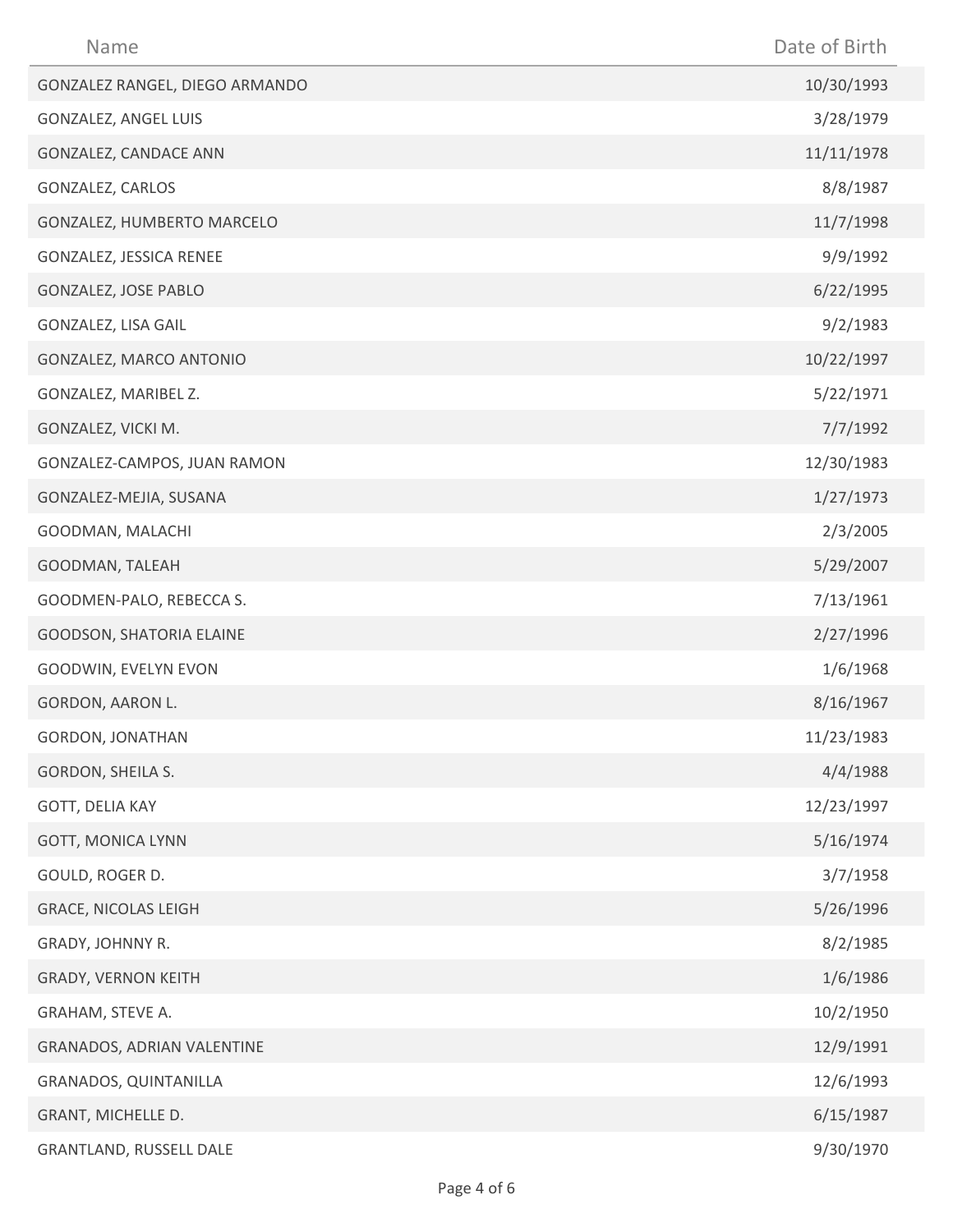| Name                           | Date of Birth |
|--------------------------------|---------------|
| GRAVES, NATHAN C.              | 8/10/1989     |
| GRAY, CHRYSTY M.               | 8/9/1969      |
| GRAY, DANNY ROBERT             | 6/3/1969      |
| GRAY, DONNALEE D.              | 10/24/1979    |
| GRAY, JASON JAMES              | 6/6/1978      |
| GREEN, CINDELL DEALEE          | 8/1/1995      |
| <b>GREEN, CLENNON</b>          | 2/1/1972      |
| GREEN, DOMINICK N.             | 11/19/1990    |
| <b>GREEN, EDDIE DWAYNE III</b> | 9/5/1979      |
| GREEN, EDWARD LEWIS EUGENE     | 6/30/1988     |
| <b>GREEN, JADALON MARQUET</b>  | 11/28/1998    |
| GREEN, KAYLA R                 | 12/27/1989    |
| GREEN, LINDA KAY               | 3/6/1963      |
| <b>GREEN, MARCUS RAY</b>       | 7/29/1974     |
| GREEN, QUINZAVIER DEOSMOUND    | 9/30/1987     |
| <b>GREEN, STEVEN J</b>         | 10/22/1997    |
| GREENWOOD, ERNEST L            | 8/26/1973     |
| GREGORIO, SOTO                 | 7/9/1989      |
| <b>GRIFFIN, BRIAN KEVIN</b>    | 10/24/1963    |
| GRIFFIN, GREGORY A.            | 7/2/1964      |
| GRIFFIN, RACHEL N.             | 12/31/1979    |
| <b>GRIFFIN, TERENCE JAMES</b>  | 8/10/1949     |
| <b>GRIFFITH, ANTHONY WAYNE</b> | 7/15/1975     |
| GRIFFITH, JOSHUA A.            | 7/3/1978      |
| <b>GRIGORYAN, ARTUR</b>        | 2/3/1988      |
| GRIMES, ADAM E.                | 3/23/1982     |
| <b>GRIMES, JORDAN TAYLOR</b>   | 11/5/1990     |
| GRINSTEAD, RICHARD             | 2/4/1981      |
| GRITMAN, MARCUS A.             | 1/23/1985     |
| GROFF, JONATHAN P.             | 9/24/1977     |
| GROVES, WILLIE JR.             | 3/14/1966     |
| GUENEA, FREDY RICARDO          | 6/28/1969     |